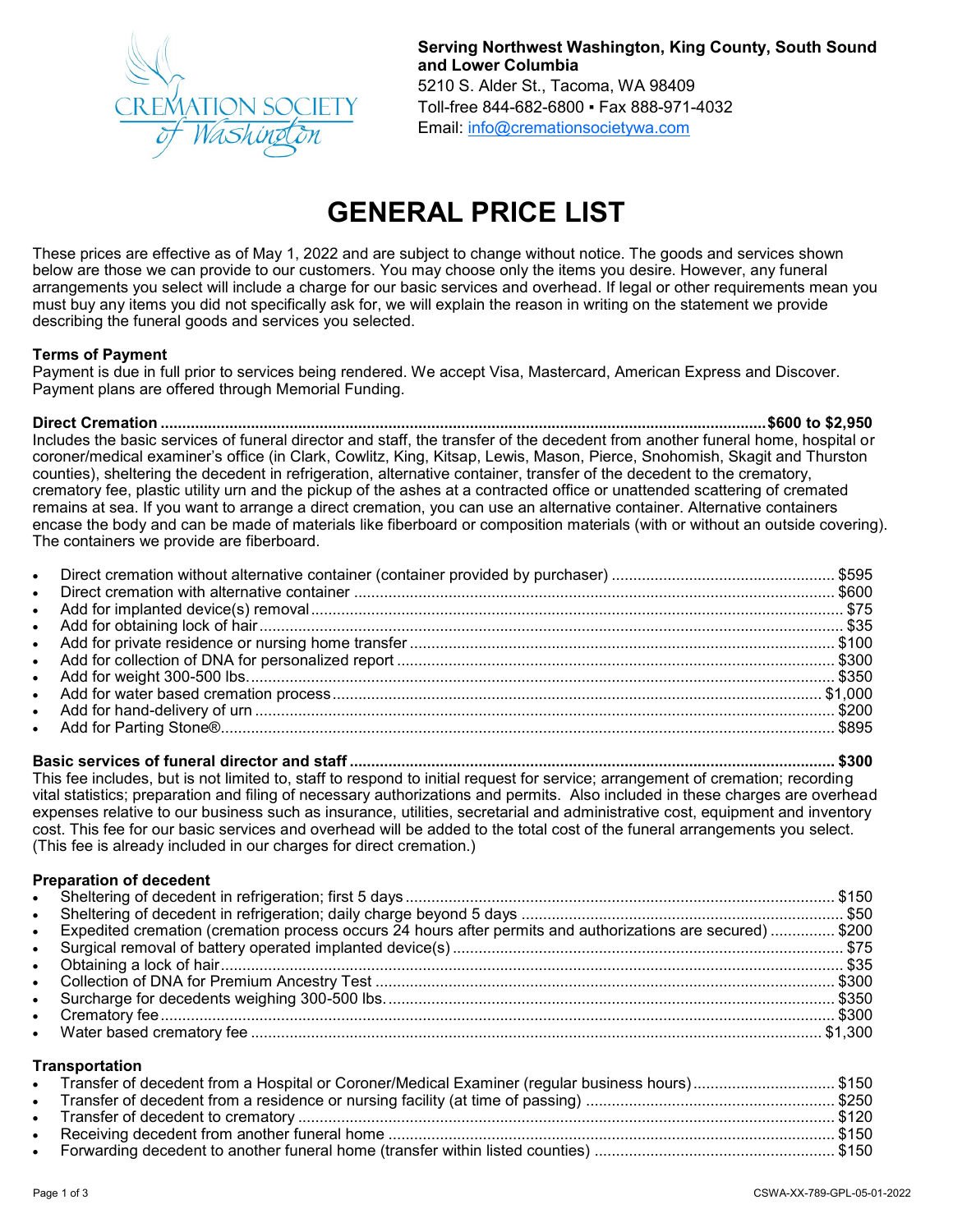| <b>Disposition of ashes</b>                                                                                |  |
|------------------------------------------------------------------------------------------------------------|--|
| • Pickup of cremated remains at a contracted office at a scheduled time during regular business hours  \$0 |  |
| • Packaging and mailing of cremated remains within the USA by USPS Priority Mail Express® \$100            |  |
|                                                                                                            |  |
|                                                                                                            |  |
|                                                                                                            |  |

### **Merchandise**

| $\bullet$ |  |
|-----------|--|
|           |  |
| $\bullet$ |  |

### **Cash advance items**

## **CASKET PRICE LIST**

These prices are effective as of May 1, 2022 and are subject to change without notice. We do not offer infant, child, adult or rental caskets.

### **Alternative container**

• Alternative container (interior and exterior: tan and constructed of fiberboard) ........................................................... \$50



### **DISCLAIMER OF WARRANTIES**

This funeral home makes no representations or warranties regarding the caskets or alternative containers listed herein. The only warranties, expressed or implied, granted in connection with the caskets or alternative containers are the express written warranties, if any, extended by the manufacturers thereof. This funeral home hereby expressly disclaims all warranties, expressed or implied, relating to the caskets or alternative containers, including, but not limited to, the implied warranties of merchantability and fitness for a particular purpose.